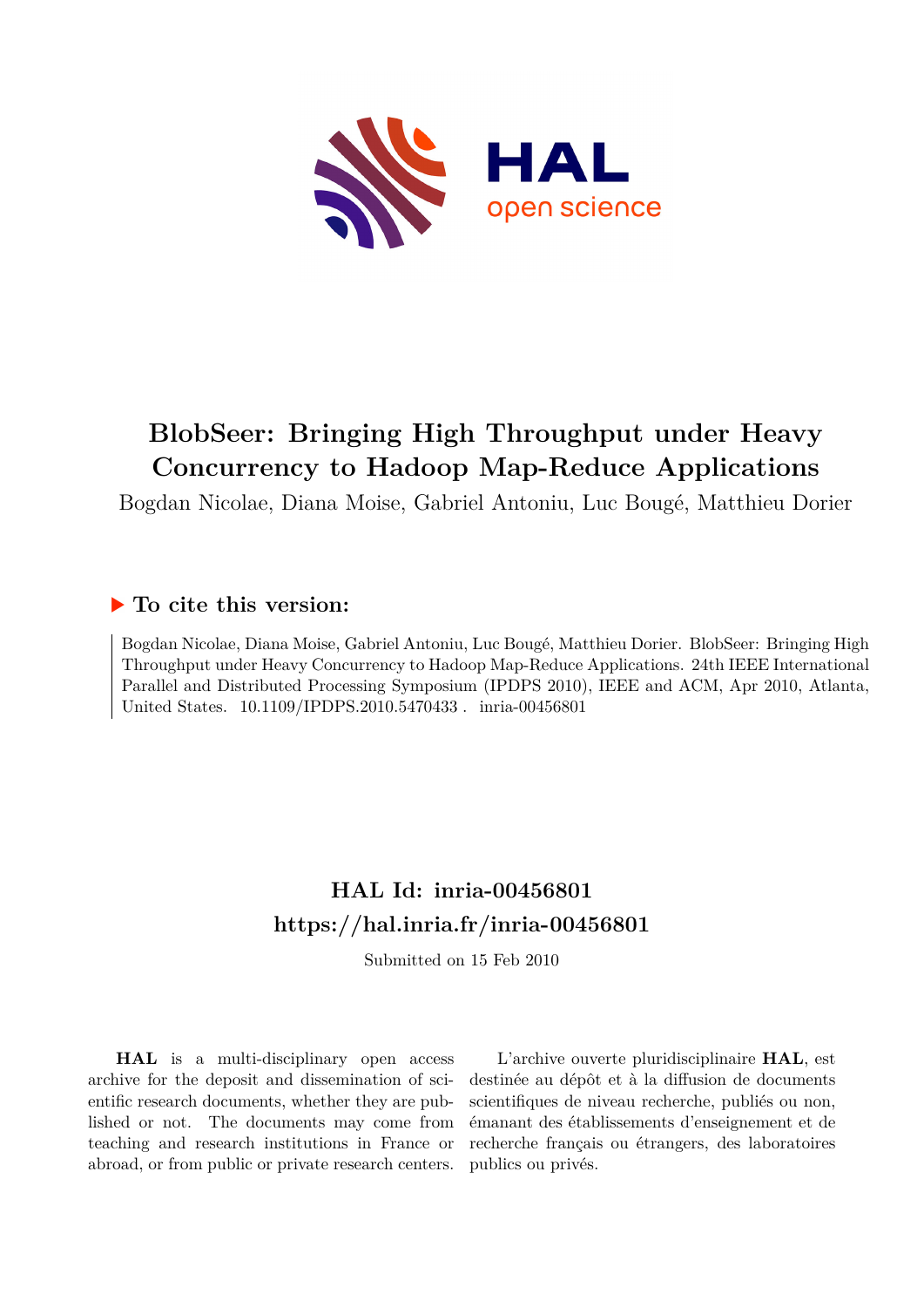# BlobSeer: Bringing High Throughput under Heavy **Concurrency** to Hadoop Map/Reduce Applications

Bogdan Nicolae University of Rennes 1 IRISA Rennes, France bogdan.nicolae@inria.fr

Diana Moise, Gabriel Antoniu INRIA IRISA Rennes, France *{*diana.moise,gabriel.antoniu*}*@inria.fr

Luc Bougé, Matthieu Dorier ENS Cachan, Brittany IRISA Rennes, France *{*luc.bouge,matthieu.dorier*}*@bretagne.ens-cachan.fr

*Abstract***—Hadoop is a software framework supporting the Map/Reduce programming model. It relies on the Hadoop Distributed File System (HDFS) as its primary storage system. The efficiency of HDFS is crucial for the performance of Map/Reduce applications. We substitute the original HDFS layer of Hadoop with a new, concurrency-optimized data storage layer based on the BlobSeer data management service. Thereby, the efficiency of Hadoop is significantly improved for data-intensive Map/Reduce applications, which naturally exhibit a high degree of data access concurrency. Moreover, BlobSeer's features (built-in versioning, its support for concurrent append operations) open the possibility for Hadoop to further extend its functionalities. We report on extensive experiments conducted on the Grid'5000 testbed. The results illustrate the benefits of our approach over the original HDFS-based implementation of Hadoop.**

*Keywords***-Large-scale distributed computing; Data-intensive; Map/Reduce-based applications; Distributed file system; High Throughput; Heavy access concurrency; Hadoop; BlobSeer**

#### I. INTRODUCTION

Map/Reduce [1] is a parallel programming paradigm successfully used by large Internet service providers to perform computations on massive amounts of data. After being strongly promoted by Google, it has also been implemented by the open source community through the Hadoop [2] project, maintained by the Apache Foundation and supported by Yahoo! and even by Google itself. This model is currently getting more and more popular as a solution for rapid implementation of distributed data-intensive applications.

At the core of the Map/Reduce frameworks stays a key component: the storage layer. To enable massively parallel data processing to a high degree over a large number of nodes, the storage layer must meet a series of specific requirements (discussed in Section II), that are not part of design specifications of traditional distributed file systems employed in the HPC communities: these file systems typically aim at conforming to well-established standards such as POSIX and MPI-IO. To address these requirements, specialized file systems have been designed, such as HDFS [3], the default storage layer of Hadoop. HDFS has however some difficulties to sustain a high throughput in the case of concurrent accesses to the same

file. Moreover, many desirable features are missing altogether, such as the support for versioning and for concurrent updates to the same file.

We substitute the original data storage layer of Hadoop with a new, concurrency-optimized storage layer based on Blob-Seer, a data management service we developed with the goal of supporting efficient, fine-grain access to massive, distributed data accessed under heavy concurrency. By using BlobSeer instead of its default storage layer, Hadoop significantly improves its sustained throughput in scenarios that exhibit highly concurrent accesses to shared files. We report on extensive experimentation both with synthetic microbenchmarks and real Map/Reduce applications. The results illustrate the benefits of our approach over the original HDFS-based implementation of Hadoop. Moreover we support additional features such as efficient concurrent appends, concurrent writes at random offsets and versioning. These features could be leveraged to extend or improve functionalities in future versions of Hadoop or other Map/Reduce frameworks.

#### II. SPECIALIZED FILE SYSTEMS FOR DATA-INTENSIVE MAP/REDUCE APPLICATIONS

#### *A. Requirements for the storage layer*

Map/Reduce applications typically crunch ever growing data sets of billions of small records. Storing billions of KB-sized records in separate tiny files is both unfeasible and hard to handle, even if the storage layer would support it. For this reason, data sets are usually packed together in *huge files* whose size reaches the order of several hundreds of GB.

The key strength of the Map/Reduce model is its inherently high parallelization of the computation, that enables processing of PB of data in a couple of hours on large clusters consisting of several thousand nodes. This has several consequences for the storage backend. Firstly, since data is stored in huge files, the computation will have to process small parts of these huge files concurrently. Thus, the storage layer is expected to provide efficient *fine-grain access* to the files. Secondly, the storage layer must be able to sustain a *high throughput* in spite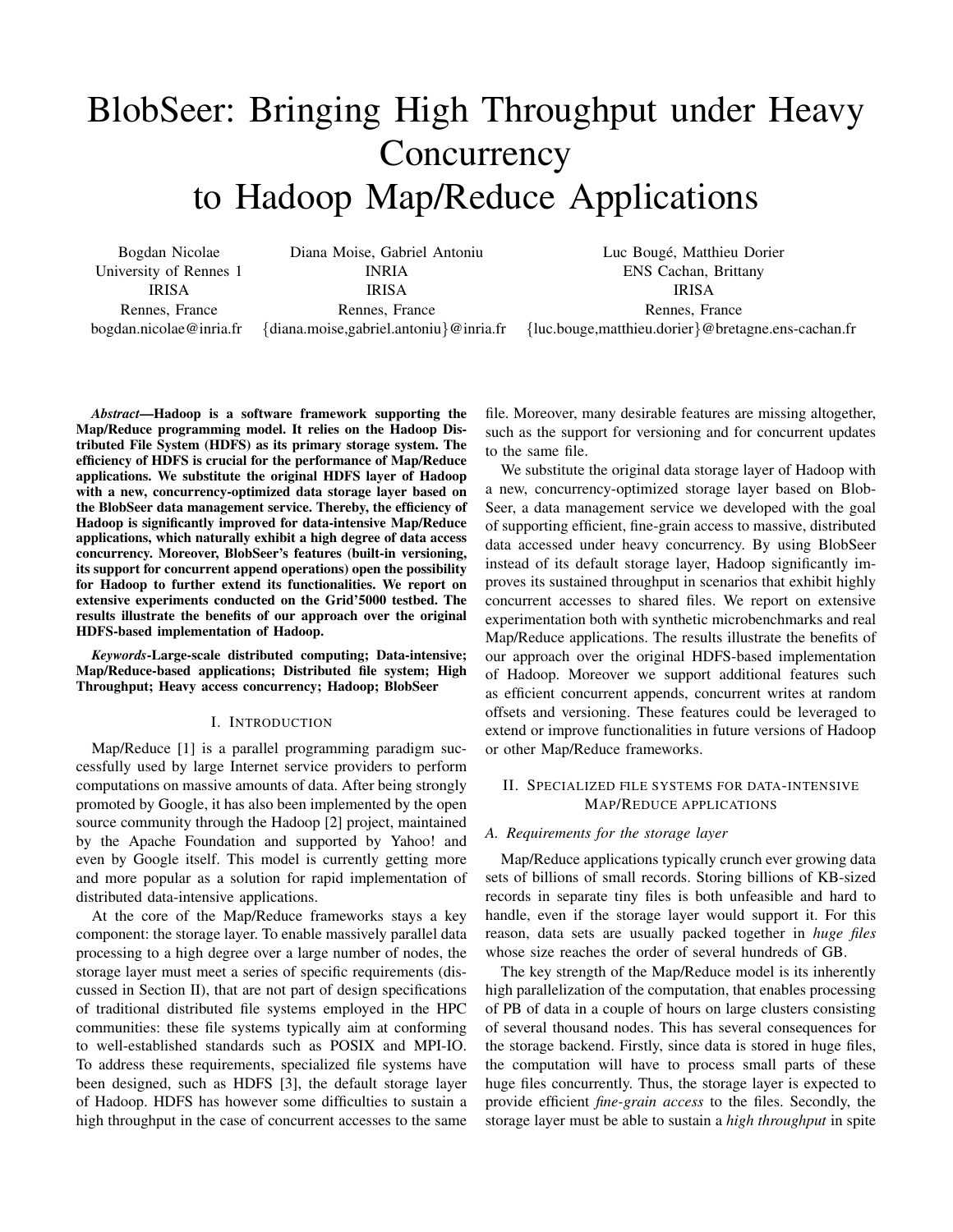of *heavy access concurrency* to the same file, as thousands of clients simultaneously access data.

Dealing with of huge amounts of data is difficult in terms of manageability. Simple mistakes that may lead to loss of data can have disastrous consequences since gathering such amounts of data requires considerable effort investment. *Versioning* in this context becomes an important feature that is expected from the storage layer. Not only it enables rolling back undesired changes, but also branching a dataset into two independent datasets that can evolve independently. Obviously, versioning should have a minimal impact both on performance and on storage space overhead.

Finally, another important requirement for the storage layer is its ability to expose an interface that enables the application to be *data-location aware*. This allows the scheduler to use this information to place computation tasks close to the data. This reduces network traffic, contributing to a better global data throughput.

#### *B. Dedicated file systems for Map/Reduce*

These critical needs of data-intensive distributed applications have not been addressed by classical, POSIXcompliant distributed file systems. Therefore, Google introduced GoogleFS [4] as a storage backend that provides the right abstraction for their Map/Reduce data processing framework. Then, other specialized file systems emerged: companies such as Yahoo! and Kosmix followed this trend by emulating the GoogleFS architecture with the Hadoop Distributed File System (HDFS, [3]) and CloudStore [5].

Essentially, GoogleFS splits files into fixed-sized 64 MB chunks that are distributed among chunkservers. Both metadata that describes the directory structure of the file system, and metadata that describes the chunk layout are stored on a centralized master server. Clients that need to access a file first contact this server to obtain the location of the chunks that correspond to the range of the file they are interested in. Then, they directly interact with the corresponding chunkservers. GoogleFS is optimized to sustain a high throughput for concurrent reads/appends from/to a single file, by relaxing the semantic consistency requirements. It also implements support for cheap snapshotting and branching.

Hadoop Map/Reduce is a framework designed for easily writing and efficiently processing Map/Reduce applications. The framework consists of a single master *jobtracker*, and multiple slave *tasktrackers*, one per node. The *jobtracker* is responsible for scheduling the jobs' component tasks on the slaves, monitoring them and re-executing the failed tasks. The *tasktrackers* execute the tasks as directed by the master. HDFS is the default storage backend that ships with the Hadoop framework. It was inspired by the architecture of GoogleFS. Files are also split in 64 MB blocks that are distributed among *datanodes*. A centralized *namenode* is responsible to maintain both chunk layout and directory structure metadata. Read and write requests are performed by direct interaction with the corresponding *datanodes* and do not go through the *namenode*.

In Hadoop, reads essentially work the same way as with GoogleFS. However, HDFS has a different semantics for concurrent write access: it allows only one writer at a time, and, once written, data cannot be altered, neither by overwriting nor by appending. Several optimization techniques are used to significantly improve data throughput. First, HDFS employs a client side buffering mechanism for small read/write accesses. It prefetches data on reading. On writing, it postpones committing data after the buffer has reached at least a full chunk size. Actually, such fine-grain accesses are dominant in Map/Reduce applications, which usually manipulate small records. Second, Hadoop's job scheduler (the *jobtracker*) places computations as close as possible to the data. For this purpose, HDFS explicitly exposes the mapping of chunks over *datanodes* to the Hadoop framework.

With cloud computing becoming more and more popular, providers such as Amazon started offering Map/Reduce platforms as a service. Amazon's initiative, Elastic MapReduce [6], employs Hadoop on their Elastic Compute Cloud infrastructure (EC2, [7]). The storage backend used by Hadoop is Amazon's Simple Storage Service (S3, [8]). The S3 framework was designed with simplicity in mind, to handle objects that may reach sizes in the order of GB: the user can write, read, and delete objects simply identified by an unique key. The access interface is based on well-established standards such as SOAP. Careful consideration was invested into using decentralized techniques and designing operations in such way as to minimize the need for concurrency control. A fault tolerant layer enables operations to continue with minimal interruption. This allows S3 to be highly scalable. On the downside however, simplicity comes at a cost: S3 provides limited support for concurrent accesses to a single object.

Other efforts aim at adapting general-purpose distributed file systems from the HPC community to the needs of the Map/Reduce applications. For instance, PVFS (Parallel Virtual File System) and GPFS (General Parallel File System, from IBM) have been adapted to serve as a storage layer for Hadoop. GPFS [9] is part of the *shared-disk file systems* class, that use a pool of block-level storage, shared and distributed across all the nodes in the cluster. The shared storage can be directly accessed by clients, with no interaction with an intermediate server. Integrating GPFS with the Hadoop framework, involves overcoming some limitations: GPFS supports a maximal block size of 16 MB, whereas Hadoop often makes use of data in 64 MB chunks; Hadoop's *jobtracker* must be aware of the block location, while GPFS (like all parallel file systems) exposes a POSIX interface. PVFS [10] belongs to a second class of parallel file systems, *object-based file systems* which separate the nodes that store the data from the ones that store the metadata (file information, and file block location). When a client wants to access a file, it must first contact the metadata server and then directly access the data on the data servers indicated by the metadata server. In [11], it is described the way PVFS was integrated with Hadoop, by adding a layer on top of PVFS. This layer enhanced PVFS with some features that HDFS already provides to the Hadoop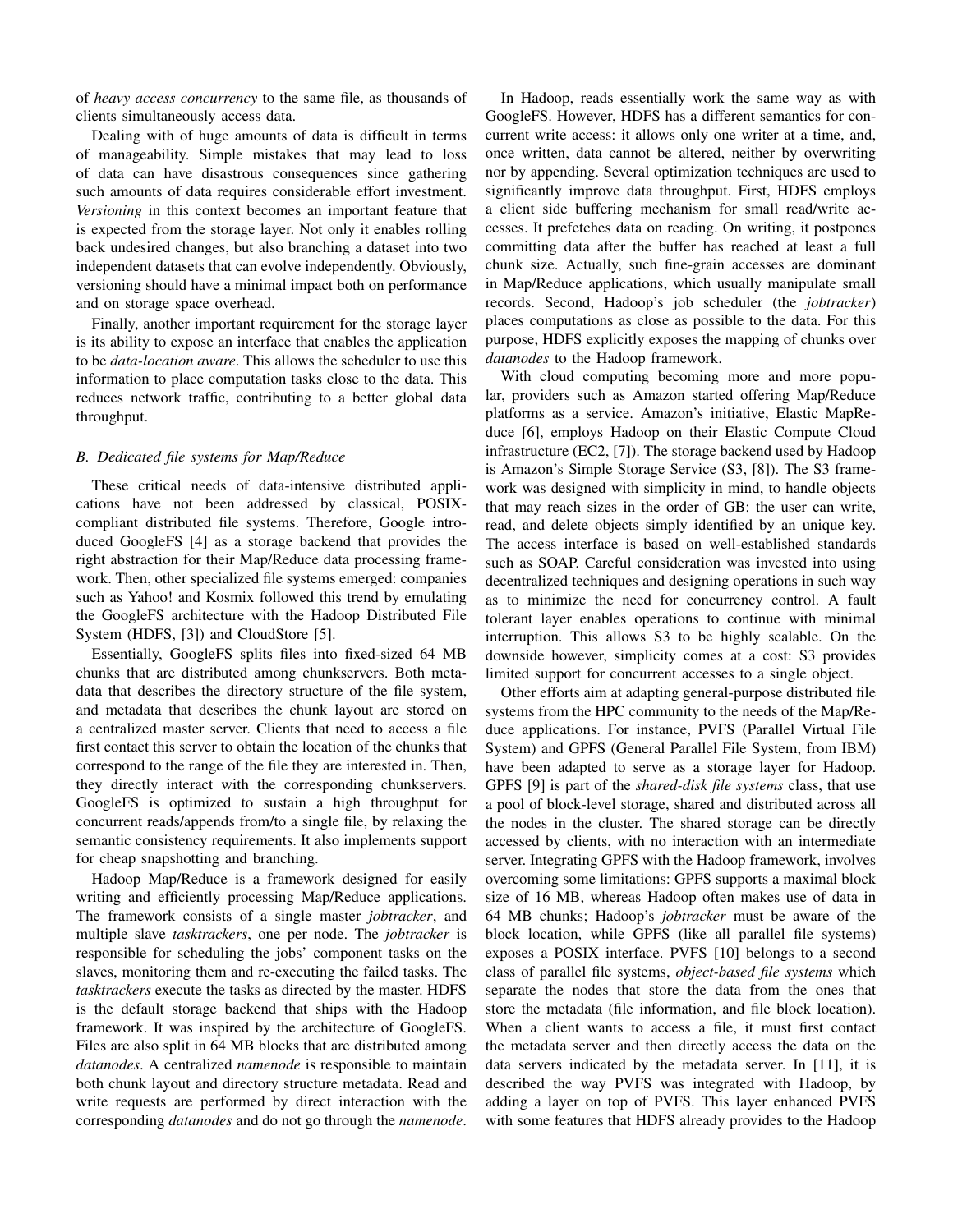framework: performing read-ahead buffering, exposing the data layout and emulating replication.

The above work has been a source of inspiration for our approach. Thanks to the specific features of BlobSeer, we could address several limitations of HDFS highlighted in it.

#### III. BLOBSEER AS A CONCURRENCY-OPTIMIZED FILE SYSTEM FOR HADOOP

In this section we introduce *BlobSeer*, a system for managing massive data in a large-scale distributed context [12]. Its efficient version-oriented design enables lock-free access to data, and thereby favors scalability under heavy concurrency. Thanks to its decentralized data and metadata management, it provides high data throughput [13]. The goal of this paper is to show how BlobSeer can be extended into an filesystem for *Hadoop*, and thus used as an efficient storage backend for Map/Reduce applications.

#### *A. Design overview of BlobSeer*

The goal of *BlobSeer* is to provide support for data-intensive distributed applications. No hypothesis whatsoever is made about the structure of the data at stake: they are viewed as huge, flat sequences of bytes, often called *BLOBs* (*Binary Large OBjects*). We especially target applications that process BLOBs in a *fine-grain* manner. This is the typical case of Map/Reduce applications, indeed: workers usually access pieces of up to 64 MB from huge input files, whose size may reach hundreds of GB.

*1) Versioning access interface to BLOBs:* A client of BlobSeer manipulates BLOBs by using a simple interface that allows to: create a new empty BLOB; append data to an existing BLOB; read/write a subsequence of bytes specified by an offset and a size from/to an existing BLOB. Each BLOB is identified by a unique id in the system.

Versioning is explicitly managed by the client. Each time a write or append is performed on a BLOB, a new snapshot reflecting the changes is generated instead of overwriting any existing data. This new snapshot is labeled with an incremental version number, so that all past versions of the BLOB can potentially be accessed, at least as long as they have not been garbaged for the sake of storage space.

The version numbers are assigned and managed by the system. In order to read a part of the BLOB, the client must specify both the unique id of the BLOB and the snapshot version it desires to read from. A special call allows the client to find out the latest version of a particular BLOB, but the client is allowed to read any past version of the BLOB.

Although each write or append generates a new version, only the differential patch is actually stored, so that storage space is saved at far as possible. The new snapshot shares all unmodified data and most of the associated metadata with the previous versions, as we will see further in this section. Such an implementation further facilitates the implementation of advanced features such as rollback and branching, since data and metadata corresponding to past versions remain available in the system and can easily be accessed.

The goal of BlobSeer is to sustain *high throughput* under *heavy access concurrency* in reading, writing and appending. This is achieved thanks to the combination of various techniques, including: data striping, distributed metadata, versionbased design, lock-free data access.

*2) Data striping:* BlobSeer relies on striping: each BLOB is made up of blocks of a fixed size. To optimize BlobSeer for Map/Reduce applications, we set this size to the size of the data piece a Map/Reduce worker is supposed to process (i.e., 64 MB in the experiments below with Hadoop, equal to the chunk size in HDFS). These blocks are distributed among the storage nodes. We use a load balancing strategy that aims at evenly distributing the blocks among these nodes. As described in Section V-E, this has a major positive impact in sustaining a high throughput when many concurrent readers access different parts of the same file.

*3) Distributed metadata:* A BLOB is accessed by specifying a version number and a range of bytes delimited by an offset and a size. BlobSeer manages additional metadata to map a given range and a version to the physical nodes where the corresponding blocks are located. We organize metadata as a *distributed segment tree* [14]: one such tree is associated to each version of a given blob id. A segment tree is a binary tree in which each node is associated to a range of the blob, delimited by *offset* and *size*. We say that the node *covers* the range (*offset*, *size*). The root covers the whole BLOB. For each node that is not a leaf, the left child covers the first half of the range, and the right child covers the second half. Each leaf covers a single block of the BLOB. Such a tree is associated to each snapshot version of the BLOB. Figure 1 illustrates the evolution of the tree after an initial append of four blocks, an overwrite of the second and third block, and finally an append of one block. To favor efficient concurrent access to metadata, tree nodes are distributed: they are stored on the metadata providers using a DHT (Distributed Hash Table). Each tree node is identified in the DHT by its version and by the range specified through the offset and the size it covers. To avoid the overhead (in time and space!) of rebuilding the tree for subsequent updates, entire subtrees are shared among the trees associated to the snapshot versions. The new nodes that are part of the tree, starting from the leaves and working up towards the root, are created only if they *do* cover the range of the update.

Note that metadata decentralization has a significant impact on the global throughput, as demonstrated in [13]: it avoids the bottleneck created by concurrent accesses in the case of a centralized metadata server in most distributed file systems, including HDFS. A detailed description of the algorithms we use to manage metadata can be found in [12]: due to space constraints, we will not develop them further in this paper.

*4) Version-based concurrency control:* BlobSeer relies on a versioning-based concurrency control algorithm that maximizes the number of operations performed in parallel in the system. This is done by avoiding synchronization as much as possible, both at the data and metadata levels. The key idea is amazingly simple: no existing data or metadata is ever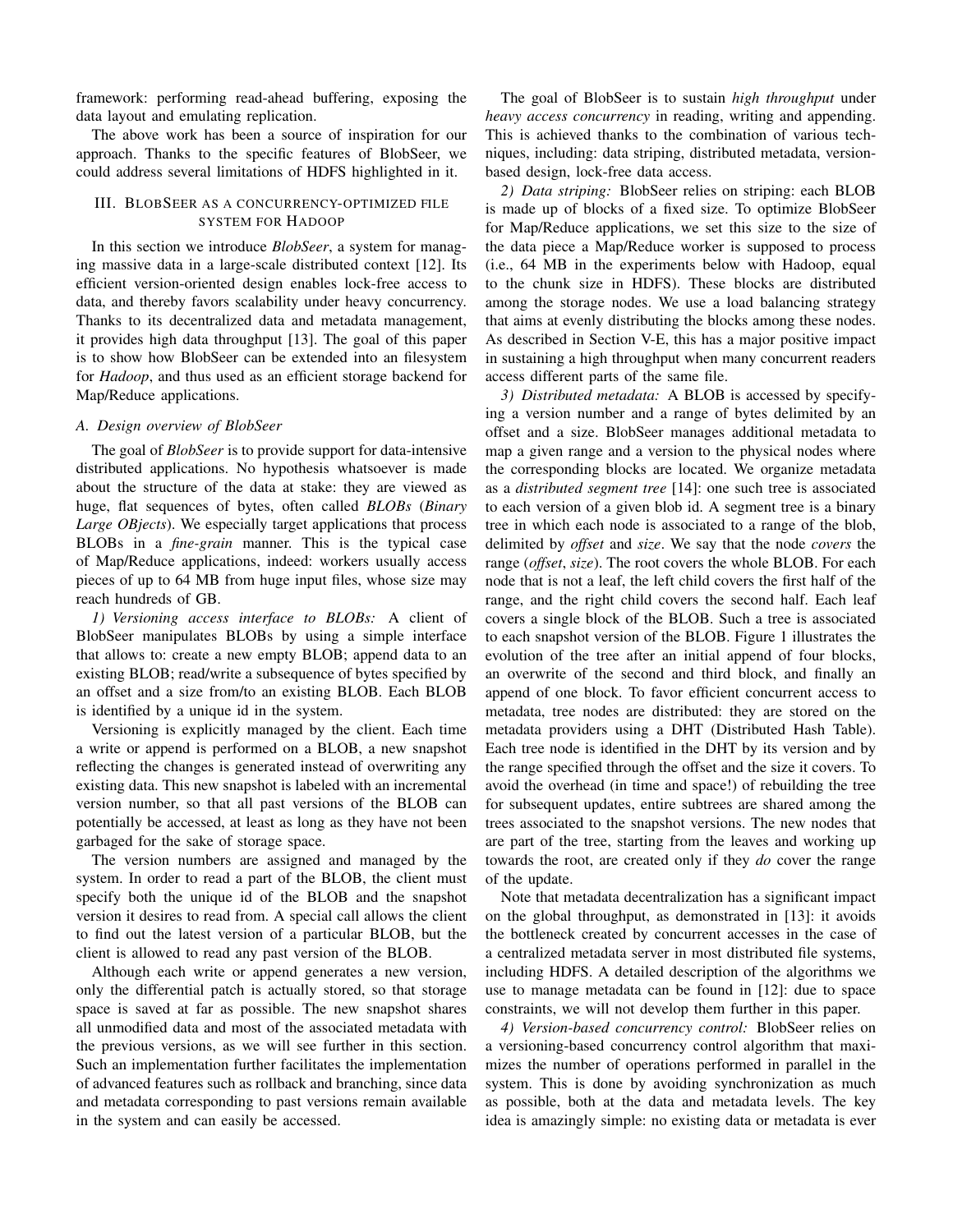



(a) The metadata after appending the first four blocks to an empty BLOB

(b) The metadata after overwriting the first two block of the BLOB

(c) The metadata after an append of one block to the BLOB

Fig. 1. Metadata representation

modified! First, any writer or appender writes its new data blocks, by storing the differential patch. Then, in a second phase, the version number is allocated and the new metadata referring to these blocks are generated.

The first phase consists in actually writing the new data on the data providers in a distributed fashion. Since only the difference is stored, each writer can send their data independent of other writers to the corresponding data providers. As no synchronization is necessary, this step can be performed in a fully parallel fashion. In the second phase, the writer asks to be assigned a version number by the version manager and then generates the corresponding metadata. This new metadata describes the blocks of the difference and is "weaved" together with the metadata of lower versions, in such way as to offer the illusion of a fully independent snapshot.

The assignment of versions is the only step in the writing process where concurrent requests are serialized by the version manager. After this step, each concurrent writer can build the corresponding metadata independently thanks to the design of our distributed metadata scheme. Note that because new metadata is weaved together with metadata of lower snapshot versions, it is possible that a writer successfully finished building the new metadata, but the corresponding snapshot itself is inconsistent, as metadata of lower snapshot versions is still being built by concurrent writers. Therefore, the order in which new snapshots are revealed to the readers must respect the order in which the version numbers have been assigned. This does not restrict metadata write concurrency in any way: the system simply delays revealing the snapshot to the readers until the metadata of all lower versions has been successfully written. Thus, this second phase can also be performed mostly in a concurrent fashion.

Since each writer or appender generates new data/metadata and never modifies existing data/metadata, readers are completely decoupled from them, as they always access immutable snapshots. A reader can thus access data and metadata in a fully parallel fashion with respect to writers and appenders (and obviously with respect to other readers).

We can thus claim that our approach supports read/read, read/write and write/write concurrency by design. This clearly overpasses the capabilities of HDFS, which does not support concurrent writes in the same file at all. The experimental results presented in Section V validate our claim.

*5) Strong consistency semantics:* The consistency semantics adopted by BlobSeer is *linearizability* [15], which provides the illusion that each operation applied by concurrent processes appears to take effect instantaneously at some moment between its invocation and completion. Thus, both reads and writes are atomic operations. However, in our case the moment when the write operation completes is not the moment when the write primitive returns to the client that invoked it, but rather the moment when the snapshot is revealed to the readers.

This can potentially lead to a situation when a snapshot version cannot be read immediately after the write completed, even by the same process. This is a design choice: the reader is forced to access an explicitly specified snapshot version. We offer a mechanism that allows the client to find out when new snapshot versions are available in the system. Readers are guaranteed to see a new write when the following two conditions are satisfied: (1) all metadata for that write was successfully committed and (2) for all writes that were assigned a lower version number, all metadata was successfully committed.

Since a writer is assigned a version number only after it has successfully written the data, condition (1) actually means: the writer has successfully written both data and metadata. Even though the write primitive may have successfully returned, the write operation as a whole may complete at a later time. Thus, condition (2) translates into: both data and metadata of lower version snapshots have been successfully written, so all previous snapshots are consistent and can be read safely. This naturally means the new snapshot can be itself revealed to the readers. Both conditions are necessary to enforce linearizability.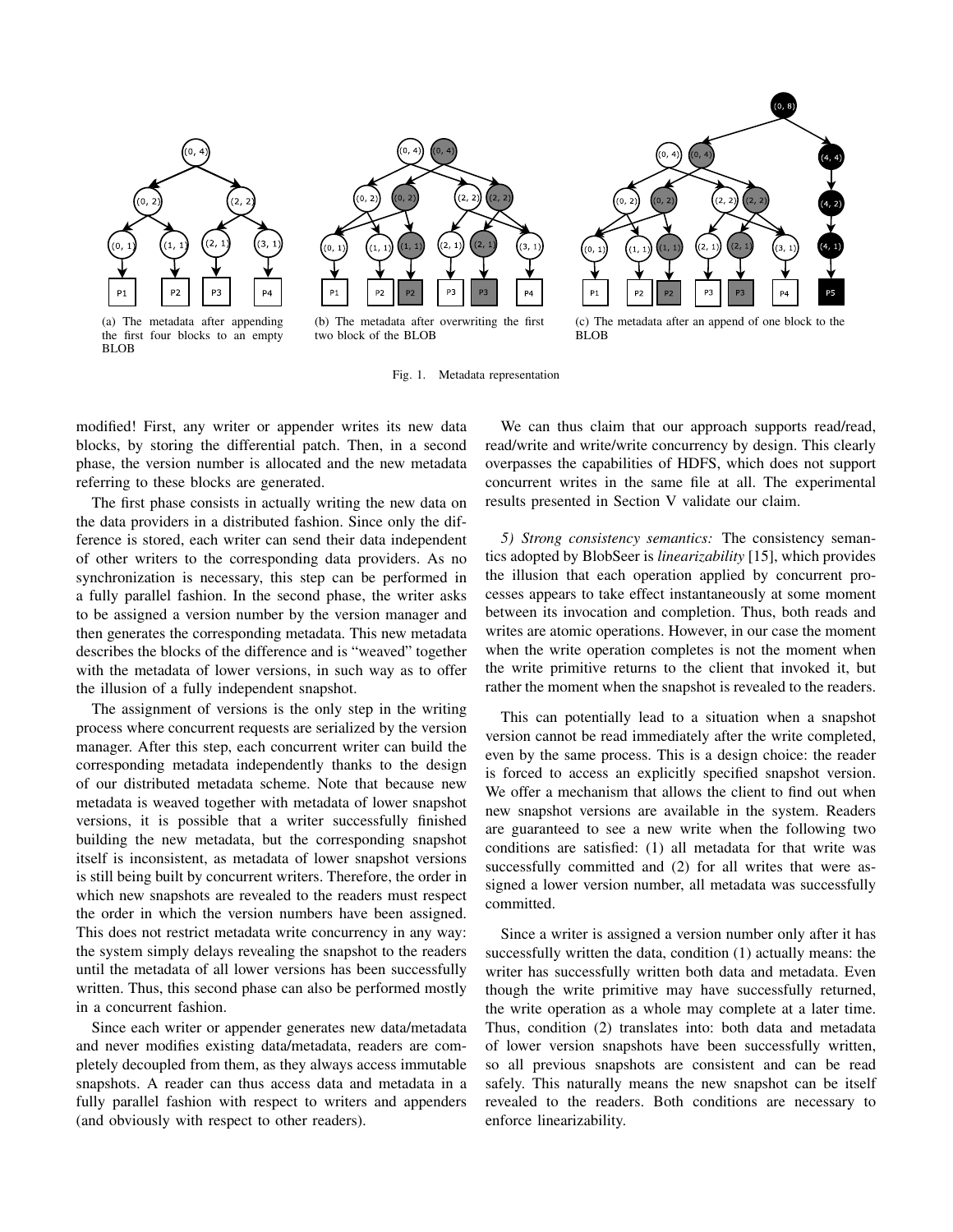#### *B. BlobSeer: detailed architecture*

BlobSeer consists of a series of distributed communicating processes. Figure 2 illustrates the processes and their interactions between them.

- **Clients** create, read, write and append data from/to BLOBs. Clients can access the BLOBs with full concurrency, even if they all access the same BLOB.
- **Data providers** physically store the blocks generated by appends and writes. New data providers may dynamically join and leave the system. In the context of Hadoop Map/Reduce, the nodes hosting data providers typically also act as computing elements as well. This enables them to benefit from the scheduling strategy of Hadoop, which aims at placing the computation as close as possible to the data.
- **The provider manager** keeps information about the available storage space and schedules the placement of newly generated blocks. For each such block to be stored, it selects the data providers according to a load balancing strategy that aims at evenly distributing the blocks across data providers.
- **Metadata providers** physically store the metadata that allows identifying the blocks that make up a snapshot version. We use a distributed metadata management scheme to enhance concurrent access to metadata. The nodes hosting metadata providers may act as computing elements as well.
- **The version manager** is in charge of assigning snapshot version numbers in such a way that serialization and atomicity of writes and appends is guaranteed. It is typically hosted on a dedicated node.

#### *C. Zooming on reads*

To read data, the client first needs to find out the BLOB corresponding to the requested file. This information is typically available locally (as it has typically been requested from the namespace manager when the file was opened). Then the client must specify the version number it desires to read from, as well as the offset and size of the range to be read. The client may also call a special primitive first, to find out the latest version available in the system at the time this primitive was invoked. In practice, since Hadoop's file system API does not support versioning yet, this call is always issued in the current implementation.

Next, the read operation in BSFS follows BlobSeer's sequence of steps for reading a range within a BLOB. The corresponding distributed algorithm, describing the interactions between the client, the version manager, the distributed data and metadata providers are presented and discussed in detail in [12]. The main global steps can be summarized as follows. The client queries the version manager about the requested version of the BLOB. The version manager forwards the query to the metadata providers, which send to the client the metadata that corresponds to the blocks that make up the requested range. When the location of all these blocks was determined, the client fetches the blocks from the

data providers. These requests are sent asynchronously and processed in parallel by the data providers. Note that the first and the last block in the sequence of blocks for the requested range may not need to be fetched completely, as the requested range may be unaligned to full blocks. In this case, the client fetches only the required parts of the extremal blocks.

#### *D. Zooming on writes*

To write data, the client first splits the data to be written into a list of blocks that correspond to the requested range. Then, it contacts the provider manager, requesting a list of providers capable of storing the blocks: one provider for each block. Blocks are then written in parallel to the providers allocated by the provider manager. If, for some reason, writing of a block fails, then the whole write fails. Otherwise the client proceeds by contacting the version manager to announce its intent to update the BLOB. As highlighted in Section III-A, concurrent writers of different blocks of the same file can perform this first step with full parallelism. Subsequently, the version manager assigns to each write request a new snapshot version number. This number is used by the client to generate new metadata, weave it together with *existing metadata*, and store it on the distributed metadata providers, in order to create the illusion of a new standalone snapshot.

Note that the term "existing metadata" covers two cases. First, it refers to metadata corresponding to previous, completed writes. But it also refers to metadata generated by still active concurrent writers that were assigned a lower version number (i.e., they have written the data, but they have not finished writing the metadata)! In particular, such concurrent writers might be in the process of generating and writing metadata, on which the client shall depend when weaving its own metadata. To deal with this situation, the version manager hints the client on such dependencies. In some sense, the client is able to *predict* the values corresponding to the metadata that is being written by the concurrent writers that are still in progress. It can thus proceed concurrently with the other writers, rather than waiting for them to finish writing their metadata. The reader can refer to [12] for further details on how we handle metadata for concurrent writers.

Once metadata was successfully written to the metadata providers, the client notifies the version manager of success, and returns to the user. Observe that the version manager needs to keep track of all writers concurrently active, and delay completing a new snapshot version until all writers that were assigned a lower version number reported success. The detailed algorithm for writing is provided in [12].

The append operation is identical to the write operation, except for a single difference: the offset of the range to be appended is unknown at the time the append is issued. It is eventually fixed by the version manager at the time the version number is assigned. It is set to the size of the snapshot corresponding to the preceding version number. Again, observe that the writing of this snapshot may still be in progress.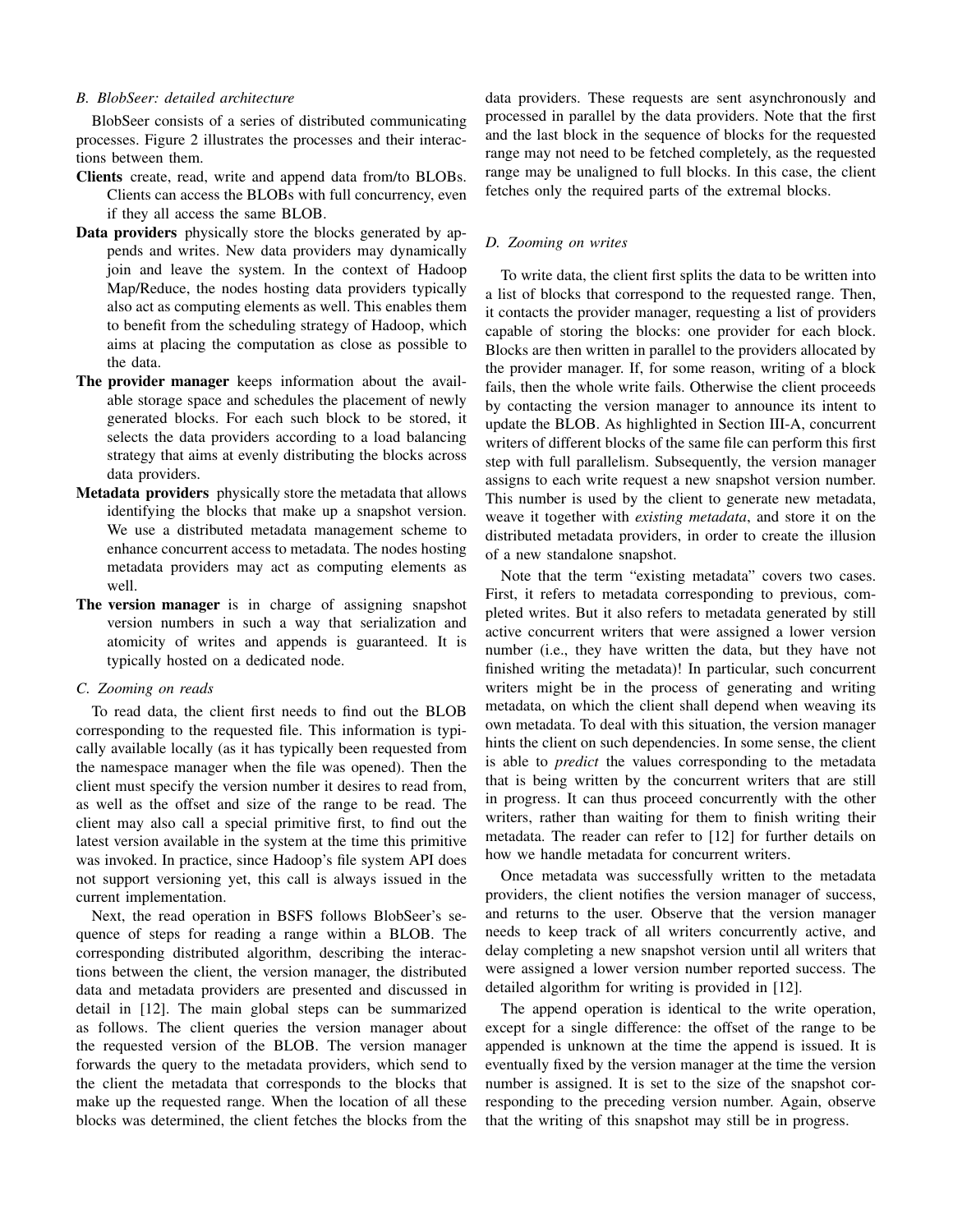

Fig. 2. BlobSeer's architecture. *The BSFS layer enables Hadoop to use BlobSeer as a storage backend through a file system interface.*

#### IV. INTEGRATING BLOBSEER WITH HADOOP

The Hadoop Map/Reduce framework accesses its default storage backend (HDFS) through a clean, specific Java API. This API exposes the basic operations of a file system: read, write, append, etc. To make Hadoop benefit from BlobSeer's properties, we implemented this API on top of BlobSeer. We call this higher layer the *BlobSeer File System* (BSFS): it enables BlobSeer to act as a storage backend file system for Hadoop. To enable a fair comparison of BSFS with HDFS, we addressed several performance-oriented issues highlighted in [11]. They are briefly discussed below.

#### *A. File system namespace*

The Hadoop framework expects a classical hierarchical directory structure, whereas BlobSeer provides a flat structure for BLOBs. For this purpose, we had to design and implement a specialized *namespace manager*, which is responsible for maintaining a file system namespace, and for mapping files to BLOBs. For the sake of simplicity, this entity is centralized. Careful consideration was given to minimize the interaction with this namespace manager, in order to fully benefit from the decentralized metadata management scheme of BlobSeer. Our implementation of Hadoop's file system API only interacts with it for operations like file opening and file/directory creation/deletion/renaming. Access to the actual data is performed by a direct interaction with BlobSeer through read/write/append operations on the associated BLOB, which fully benefit from BlobSeer's efficient support for concurrency.

#### *B. Data prefetching*

Hadoop manipulates data sequentially in small chunks of a few KB (usually, 4 KB) at a time. To optimize throughput, HDFS implements a caching mechanism that prefetches data for reads, and delays committing data for writes. Thereby, physical reads and writes are performed with data sizes large enough to compensate for network traffic overhead. We implemented a similar caching mechanism in BSFS. It prefetches a whole block when the requested data is not already cached, and delays committing writes until a whole block has been filled in the cache.

#### *C. Affinity scheduling: exposing data distribution*

In a typical Hadoop deployment, the same physical nodes act both as storage elements and as computation workers. Therefore, the Hadoop scheduler strives at placing the computation as close as possible to the data: this has a major impact on the global data throughput, given the huge volume of data being processed. To enable this scheduling policy, Hadoop's file system API exposes a call that allows Hadoop to learn how the requested data is split into blocks, and where those blocks are stored. We address this point by extending BlobSeer with a new primitive. Given a specified BLOB id, version, offset and size, it returns the list of blocks that make up the requested range, and the addresses of the physical nodes that store those blocks. Then, we simply map Hadoop's corresponding file system call to this primitive provided by BlobSeer.

#### V. EXPERIMENTAL EVALUATION

#### *A. Platform description*

To evaluate the benefits of using BlobSeer as the storage backend for Map/Reduce applications we used Yahoo!'s release of Hadoop v.0.20.0 (which is essentially the main release of Hadoop with some minor patches designed to enable Hadoop to run on the Yahoo! production clusters). We chose this release because it is freely available and enables us to experiment with a framework that is both stable and used in production on Yahoo!'s clusters.

We performed our experiments on the Grid'5000 [16] testbed, a reconfigurable, controllable and monitorable experimental Grid platform gathering 9 sites geographically distributed in France. We used the clusters located in Sophia-Antipolis, Orsay and Lille. Each experiment was carried out within a single such cluster. The nodes are outfitted with x86 64 CPUs and 4 GB of RAM for the Rennes and Sophia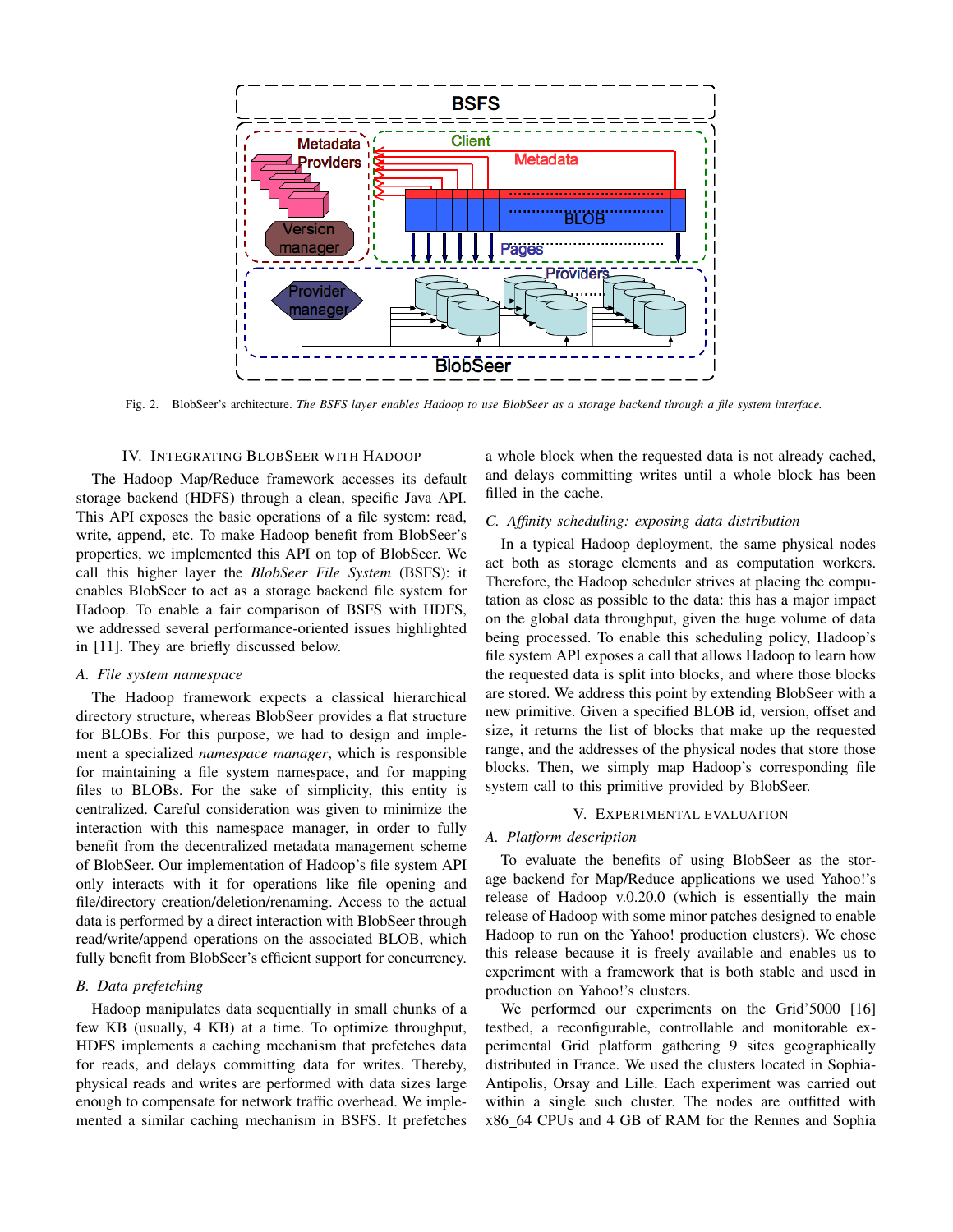clusters (2 GB for the cluster located in Orsay). Intracluster bandwidth is 1 Gbit/s (measured: 117.5 MB/s for TCP sockets with  $MTU = 1500$  B), intracluster latency is 0.1 ms. A significant effort was invested in preparing the experimental setup, by defining an automated deployment process for the Hadoop framework both when using BlobSeer and HDFS as the storage backend. We had to overcome nontrivial node management and configuration issues to reach this point.

#### *B. Overview of the experiments*

In a first phase, we have implemented a set of microbenchmarks that write/read and append data to files through Hadoop's file system API and have measured the achieved throughput as more and more concurrent clients access the file system. This synthetic setup has enabled us to control the access pattern to the file system and focus on different scenarios that exhibit particular access patterns. We can thus directly compare the respective behavior of BSFS and HDFS in these particular synthetic scenarios.

In a second phase, our goal was to get a feeling of the impact of BlobSeer at the application level. We have run two standard Map/Reduce applications from the Hadoop release, both with BSFS and with HDFS. We have evaluated the impact of using BSFS instead of HDFS on the total job execution time as the number of available Map/Reduce workers progressively increases. Note that Hadoop Map/Reduce applications run outof-the-box in an environment where Hadoop uses BlobSeer as a storage backend, just like in the original, unmodified environment of Hadoop. This was made possible thanks to the Java file system interface we provided with BSFS, on top of BlobSeer.

#### *C. Microbenchmarks*

We have first defined several scenarios aiming at evaluating the throughput achieved by BSFS and HDFS when the distributed file system is accessed by a single client or by multiple, concurrent clients, according to several specific access patterns. In this paper we have focused the following patterns, often exhibited by Map/Reduce applications:

- *•* a single process writing a huge distributed file;
- *•* concurrent readers reading different parts of the same huge file;
- *•* concurrent writers appending data to the same huge file.

The aim of these experiments is of course to evaluate which benefits can be expected when using a concurrencyoptimized storage service such as BlobSeer for highly-parallel Map-Reduce applications generating such access patterns. The relevance of these patterns is discussed in the following subsections, for each scenario. Additional scenarios with other different access patterns are currently under investigation.

In each scenario, we first measure the throughput achieved when a single client performs a set of operations on the file system. Then, we gradually increase the number of clients performing the same operation concurrently and measure the average throughput per client. For any fixed number *N* of concurrent clients, the experiment consists in two phases: we deploy of HDFS (respectively BSFS) on a given setup, then we run the test scenario.

In the deployment phase, HDFS (respectively BSFS) is deployed on 270 machines from the same cluster of Grid'5000. For HDFS, we deploy one *namenode* on a dedicated machine; the remaining nodes are used for the *datanodes* (one *datanode* per machine). On the same number of nodes, we deploy BSFS as follows: one version manager, one provider manager, one node for the namespace manager, 20 metadata providers; the remaining nodes are used as data providers. Each entity is deployed on a a separate, dedicated machine.

For the measurement phase, a subset of *N* machines is chosen from the set of machines where *datanodes*/providers are running. The clients are then launched simultaneously on this subset of machines, individual throughput is collected and is then averaged. These steps are repeated 5 times for better accuracy (which is enough, as the corresponding standard deviation proved to be low).

#### *D. Scenario 1: single writer, single file*

We first measure the performance of HDFS/BSFS when a single client writes a file whose size gradually increases. This test consists in sequentially writing a unique file of *N×*64 MB, in blocks of 64 MB (*N* goes from 1 to 246). The size of HDFS's chunks is 64 MB, and so is the block size configured with BlobSeer in this case. The goal of this experiment is to compare the block allocation strategies that HDFS and BSFS use in distributing the data across *datanodes* (respectively data providers). The policy used by HDFS consists in writing *locally* whenever a write is initiated on a *datanode*. To enable a fair comparison, we chose to always deploy clients on nodes where no *datanode* has previously been deployed. This way, we make sure that HDFS will distribute the data among the *datanodes*, instead of locally storing the whole file. BlobSeer's default strategy consists in allocating the corresponding blocks on remote providers in a round-robin fashion.

We measure the write throughput for both HDFS and BSFS: the results can be seen on Figure 3(a). BSFS achieves a significantly higher throughput than HDFS, which is a result of the balanced, round-robin block distribution strategy used by BlobSeer. A high throughput is sustained by BSFS even when the file size increases (up to 16 GB). To evaluate of the load balancing in both HDFS and BSFS, we chose to compute the Manhattan distance to an ideally balanced system where all data providers/*datanodes* store the same number of blocks/chunks. To calculate this distance, we represent the data layout in each case by a vector whose size is equal to the number of data providers/*datanodes*; the elements of the vector represent the number of blocks/chunks stored by each provider/*datanode*. We compute 3 such vectors: one for HDFS, one for BSFS and one for a perfectly balanced system (where all elements have the same value: the total number of blocks/chunks divided by the total number of storage nodes. We then compute the distance between the "ideal" vector and the HDFS (respectively BSFS). As shown on Figure 3(b), as the file size (and thus, the number of blocks) increases, both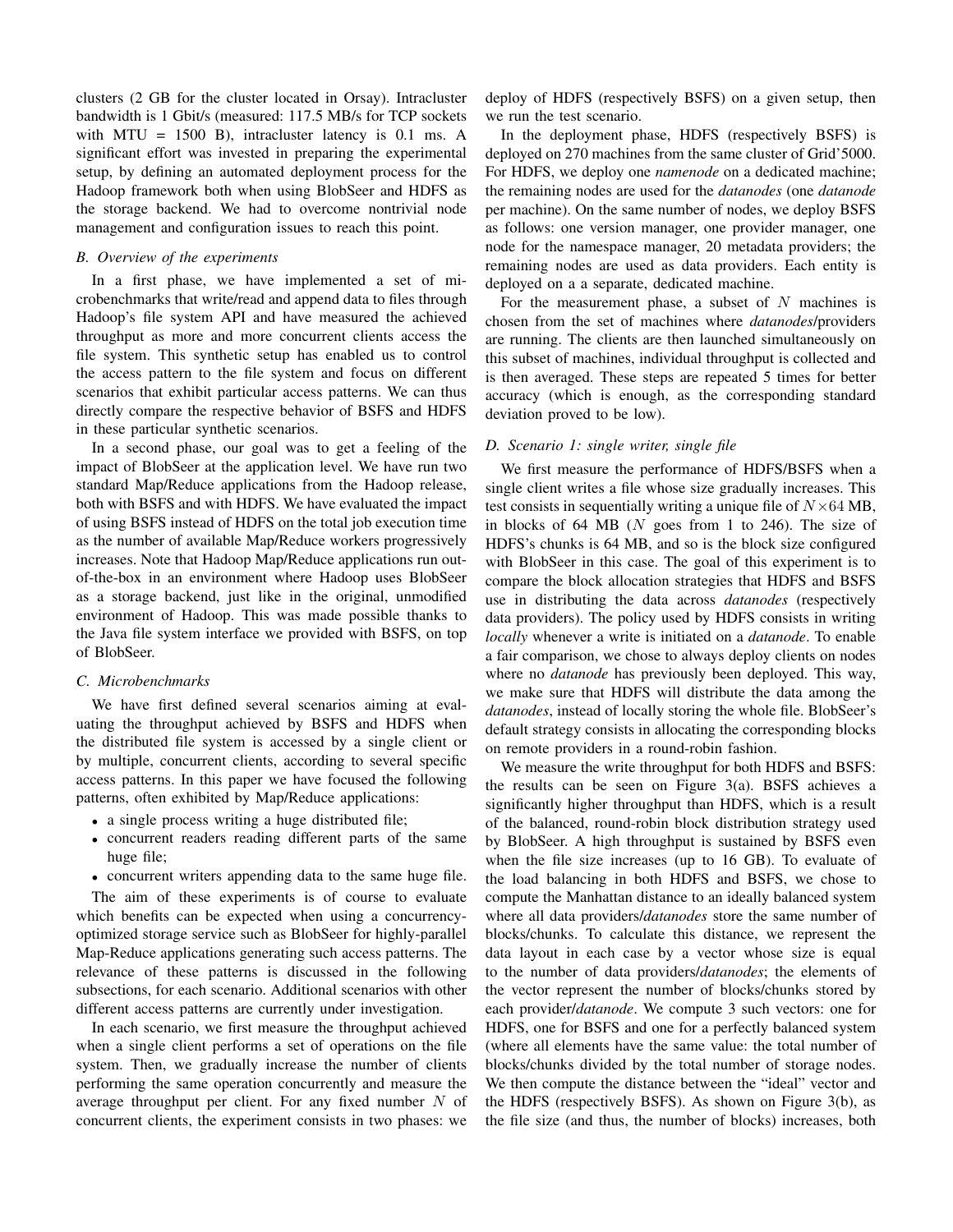

(a) Performance of HDFS and BSFS when a single client writes to a single file

Fig. 3. Single writer results



Fig. 4. Performance of HDFS and BSFS when concurrent clients read from a single file

BSFS and HDFS become unbalanced. However, BSFS remains much closer to a perfectly balanced system, and it manages to distribute the blocks almost evenly to the providers, even in the case of a large file. As far as we can tell, this can be explained by the fact that the block allocation policy in HDFS mainly takes into account data locality and does not aim at perfectly balancing the data distribution. A global loadbalancing of the system is done for Map/Reduce applications when the tasks are assigned to nodes. During this experiment, we could notice that in HDFS there are *datanodes* that do not store any block, which explains the increasing curve shown in figure 3(b). As we will see in the next experiments, a balanced data distribution has a significant impact on the overall data access performance.

#### *E. Scenario 2: concurrent reads, shared file*

In this scenario, for each given number *N* of clients varying from 1 to 250, we executed the experiment in two steps. First,

we performed a boot-up phase, where a single client writes a file of  $N \times 64$  MB, right after the deployment of HDFS/BSFS. Second, *N* clients read parts from the file concurrently; each client reads a different 64 MB chunk sequentially, using finergrain blocks of 4 KB. This pattern where multiple readers request data in chunks of 4 KB is very common in the "map" phase of a Hadoop Map/Reduce application, where the mappers read the input file in order to parse the (key, value) pairs.

For this scenario, we ran two experiments in which we varied the data layout for HDFS. The first experiment corresponds to the case where the file read by all clients is entirely stored by a single *datanode* This corresponds to the case where the file has previously been entirely written by a client colocated with a *datanode* (as explained in the previous scenario). Thus, all clients subsequently read the data stored by one node, which will lead to a very poor performance of HDFS. We do not represent these results here. In order to achieve a more fair comparison where the file is distributed on multiple nodes both in HDFS and in BSFS, we chose to execute a second experiment. Here, the boot-up phase is performed on a dedicated node (no *datanode* is deployed on that node). By doing so, HDFS will spread the file in a more balanced way on multiple remote *datanodes* and the reads will be performed remotely for both BSFS and HDFS. This scenario also offers an accurate simulation of the first phase of a Map/Reduce application, when the mappers are assigned to nodes. The HDFS job scheduler tries to assign each map task to the node that stores the chunk the task will process; these tasks are called *local maps*. The scheduler also tries to achieve a global load-balancing of the system, therefore not all the assignments will be local. The tasks running on a different node than the one storing its input data, are called *remote maps*: they will read the data remotely.

The results obtained in the second experiment are presented on Figure 4. BSFS performs significantly better than HDFS,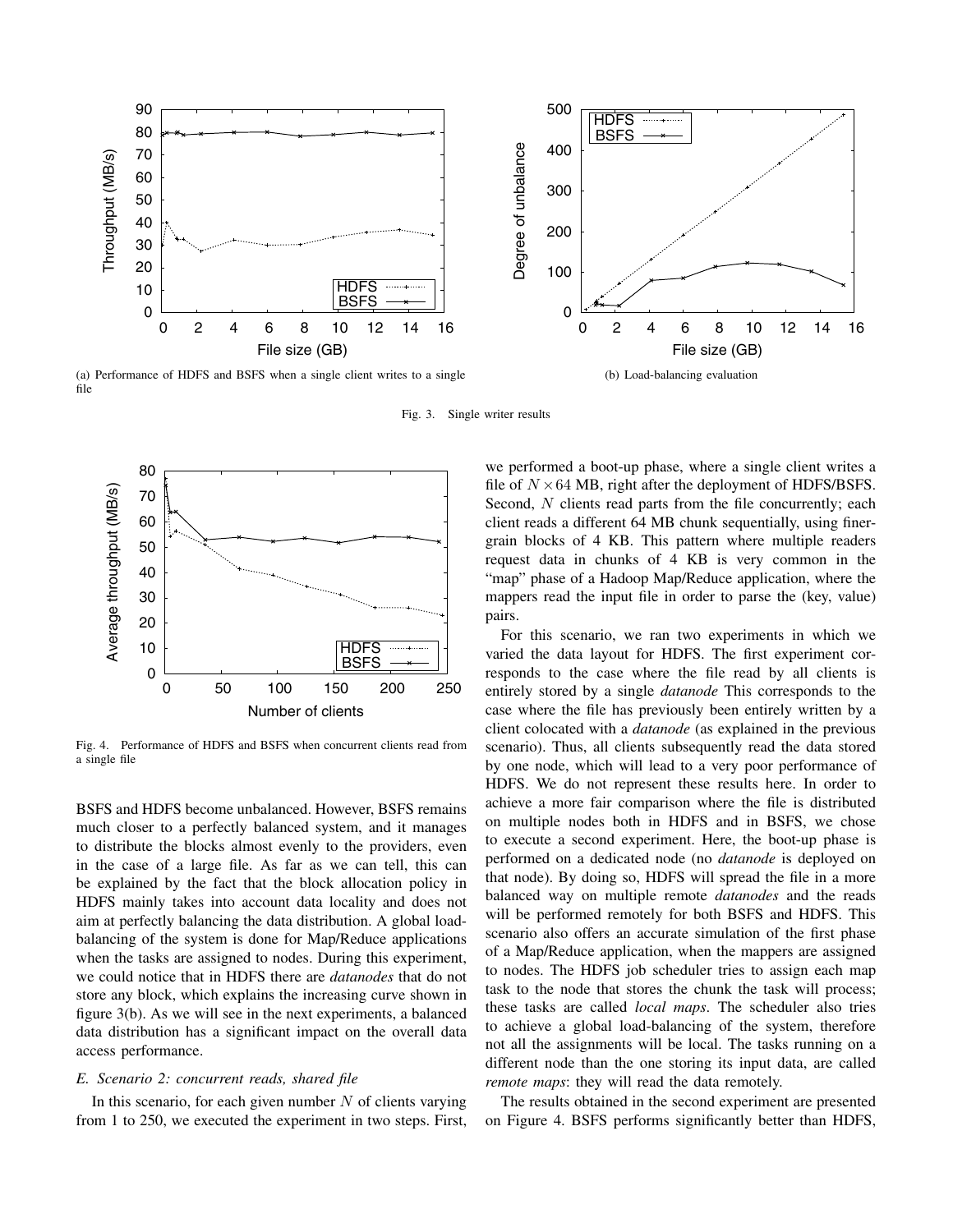

Fig. 5. Performance of BSFS when concurrent clients append to the same file

and moreover, it is able to deliver the same throughput even when the number of clients increases. This is a direct consequence of how balanced is the block distribution for that file. The superior load balancing strategy used by BlobSeer when writing the file has a positive impact on the performance of concurrent reads, whereas the HDFS suffers from the poor distribution of the file chunks.

#### *F. Scenario 3: Concurrent appends, shared file*

We now focus on another scenario, where concurrent clients append data to the same file. This scenario is also useful in the context of Map/Reduce applications, as it is for a wide range of data-intensive applications in general. For instance, the possibility of running concurrent appends can improve the performance of a simple operation such as copying a large distributed file. This can be done in parallel by multiple clients which read different parts of the file, then concurrently append the data to the destination file. Moreover, if concurrent append operations are enabled, Map/Reduce workers can write the output of the reduce phase to the same file, instead of creating many output files, as it is currently done in Hadoop.

Despite its obvious usefulness, this feature is not available with Hadoop's file system: Hadoop has not been optimized for such a scenario. As BlobSeer provides support for efficient, concurrent appends by design, we have implemented the append operation in BSFS and evaluated the aggregated throughput as the number of clients varies from 1 to 250. We could not perform the same experiment for HDFS, since it does not implement the append operation.

Figure 5 illustrates the aggregated throughput obtained when multiple clients concurrently append data to the same BSFS file. These good results can be obtained thanks to BlobSeer, which is optimized for concurrent appends.

Note that these results also give an idea about the performance of concurrent writes to the same file. In BlobSeer, the append operation is implemented as a special case of the write operation where the write offset is implicitly equal to the current file size: the underlying algorithms are actually identical. The same experiment performed with writes instead of appends, leads to very similar results.

#### *G. Higher-level experiments with Map/Reduce applications*

In order to evaluate how well BSFS and HDFS perform in the role of storage layers for real Map/Reduce applications, we selected two standard Map/Reduce applications that are part of Yahoo!'s Hadoop release.

The first application, *RandomTextWriter*, is representative of a distributed job consisting in a large number of tasks each of which needs to write a large amount of output data (with no interaction among the tasks). The application launches a fixed number of mappers, each of which generates a huge sequence of random sentences formed from a list of predefined words. The reduce phase is missing altogether: the output of each of the mappers is stored as a separate file in the file system. The access pattern generated by this application corresponds to concurrent, massively parallel writes, each of them writing to a different file.

To compare the performance of BSFS vs. HDFS in such a scenario, we co-deploy a Hadoop *tasktracker* with a *datanode* in the case of HDFS (with a data provider in the case of BSFS) on the same physical machine, for a total of 50 machines. The other entities for Hadoop, HDFS (namenode, *jobtracker*) and for BSFS (version manager, provider manager, namespace manager) are deployed on separate dedicated nodes. For BlobSeer, 10 metadata providers are deployed on dedicated machines as well.

We fix the total output size of the job to amount to 6.4 GB worth of generated text and vary the size generated by each mapper from 128 MB (corresponding to 50 parallel mappers) to 6.4 GB (corresponding to a single mapper), and measure the job completion time in each case.

Results obtained are displayed on Figure 6(a). Observe the relative gain of BSFS over HDFS ranges from 7 % for 50 parallel mappers to 11 % for a single mapper. The case of a single mapper clearly favors BSFS and is consistent with our findings for the synthetic benchmark in which we explained the respective behavior of BSFS and HDFS when a single process writes a huge file. The relative difference is smaller than in the case of the synthetic benchmark because here the total job execution time includes some computation time (generation of random text). This computation time is the same for both HDFS and BSFS and takes a significant part of the total execution time.

The second application we consider is *distributed grep*. It is representative of a distributed job where huge input data needs to be processed in order to obtain some statistics. The application scans a huge text input file for occurrences of a particular expression and counts the number of lines where the expression occurs. Mappers simply output the value of these counters, then the reducers sum up the all the outputs of the mappers to obtain the final result. The access pattern generated by this application corresponds to concurrent reads from the same shared file.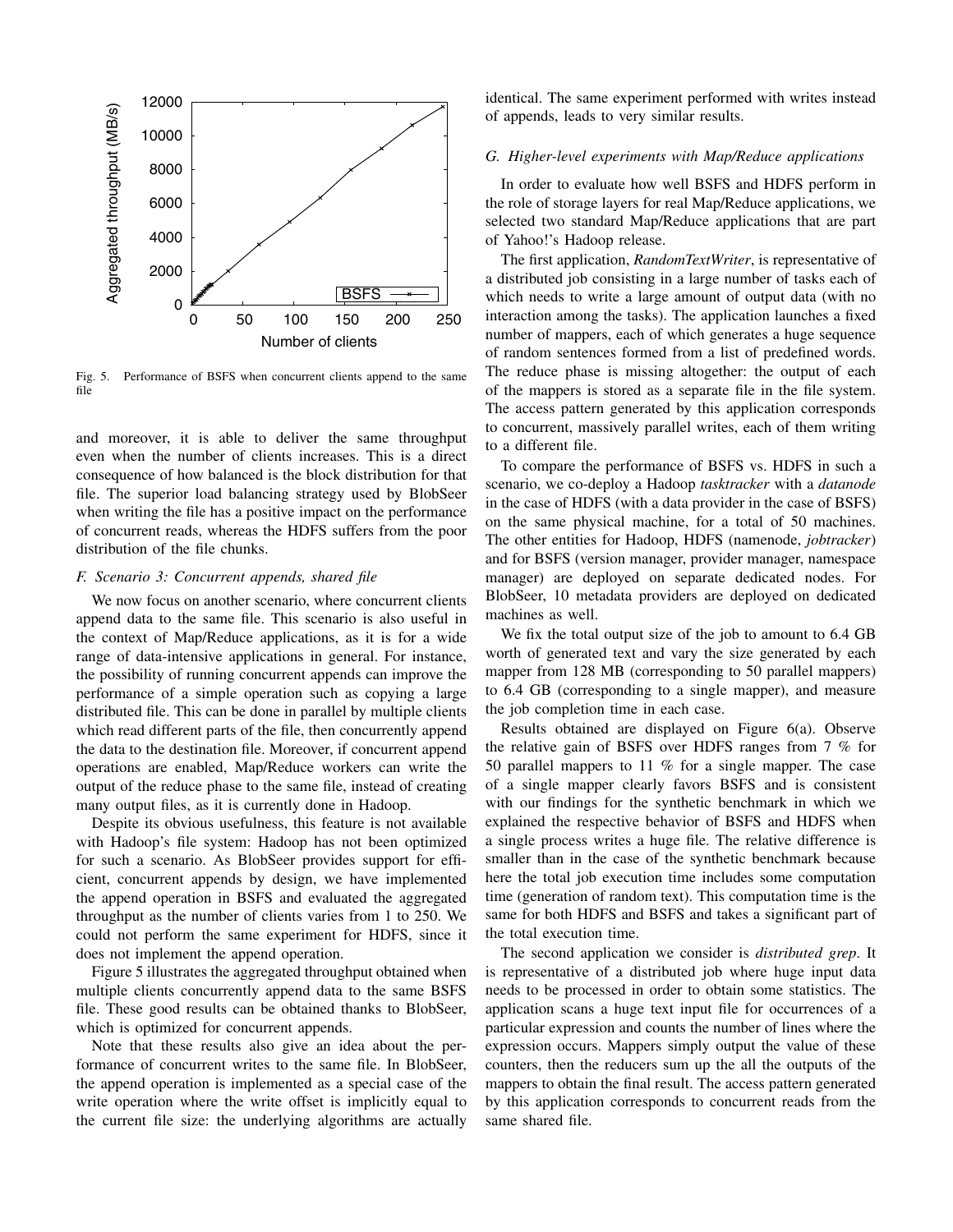

(a) RandomTextWrite: Job completion time for a total of 6.4 GB of output data when increasing the data size generated by each mapper

(b) Distributed grep: Job completion time when increasing the size of the input text to be searched

Fig. 6. Benefits of using BSFS instead of HDFS as a storage layer in Hadoop: impact on the performance of Map/Reduce applications

In this scenario we co-deploy a *tasktracker* with a HDFS *datanode* (with a BlobSeer data provider, respectively), on a total of 150 nodes. We deploy all centralized entities (version manager, provider manager, namespace manager, *namenode*, etc) on dedicated nodes. Also, 20 Metadata providers are deployed on dedicated nodes for BlobSeer.

We first write a huge input file to HDFS and BSFS respectively. In the case of HDFS, the file is written from a node that is not colocated with a *datanode*, in order to avoid the scenario where HDFS writes all data blocks locally. This gives HDFS the chance to perform some load-balancing of data blocks. Then we run the distributed grep Map/Reduce application and measure the job completion time. We vary the size of the input file from 6.4 GB to 12.8 GB in increments of 1.6 GB. Since a Hadoop data block is 64 MB large and since usually Hadoop assigns a single mapper to process such a data block, this roughly corresponds to varying the number of concurrent mappers from 100 to 200.

Results obtained are represented in Figure 6(b). As can be observed BSFS outperforms HDFS by 35 % for 6.4 GB and the gap steadily increases to 38 % for 12.8 GB. This behavior is consistent with the results obtained for the synthetic benchmark where concurrent processes read from the same file. Again, the relative difference is smaller than in the synthetic benchmark because the job completion time accounts for both the computation time and the I/O transfer time. Note however the high impact of I/O in such applications that scan through the data for specific patterns: the benefits of supporting efficient concurrent reads from the same file at the level of the underlying distributed file system are definitely significant.

#### VI. CONCLUSION

The efficiency of the Hadoop framework is a direct function of that of its data storage layer. This work demonstrates that it is possible to enhance it by replacing the default Hadoop Distributed File System (HDFS) layer by another layer, built along different design principles. We introduce our BlobSeer system, which is specifically optimized toward efficient, fine-grain access to massive, distributed data accessed under heavy concurrency. Thank to this new BlobSeer-based File System (BSFS) layer, the sustained throughput of Hadoop is significantly improved in scenarios that exhibit highly concurrent accesses to shared files. Moreover, BSFS supports additional features such as efficient concurrent appends, concurrent writes at random offsets and versioning. These features could be leveraged to extend or improve functionalities in future versions of Hadoop or other Map/Reduce frameworks. We list below several interesting perspectives.

#### *A. Leveraging versioning*

Although in most real Map/Reduce applications, data is mostly appended rather than overwritten, Hadoop's file system API does not implement append. Since BlobSeer supports arbitrarily concurrent writes as well as appends, this opens a high potential for very promising improvements of Map/Reduce framework implementations, including Hadoop. Versioning can be leveraged to optimize more complex Map/Reduce workflows, in which the output of one Map/Reduce is the input of another. In many such scenarios, datasets are only locally altered from one Map/Reduce pass to another: writing parts of the dataset while still being able to access the original dataset (thanks to versioning) could save a lot of temporary storage space.

#### *B. Fault tolerance*

An important aspect we did not discuss in this paper is fault tolerance. For this, we currently rely on classical mechanisms. At data level, we employ a simple replication mechanism that allows the user to specify a replication level for each BLOB. A write operation actually writes its respective blocks to a number of providers equal to that replication level. The metadata is stored in a DHT (formed by the metadata providers), which is